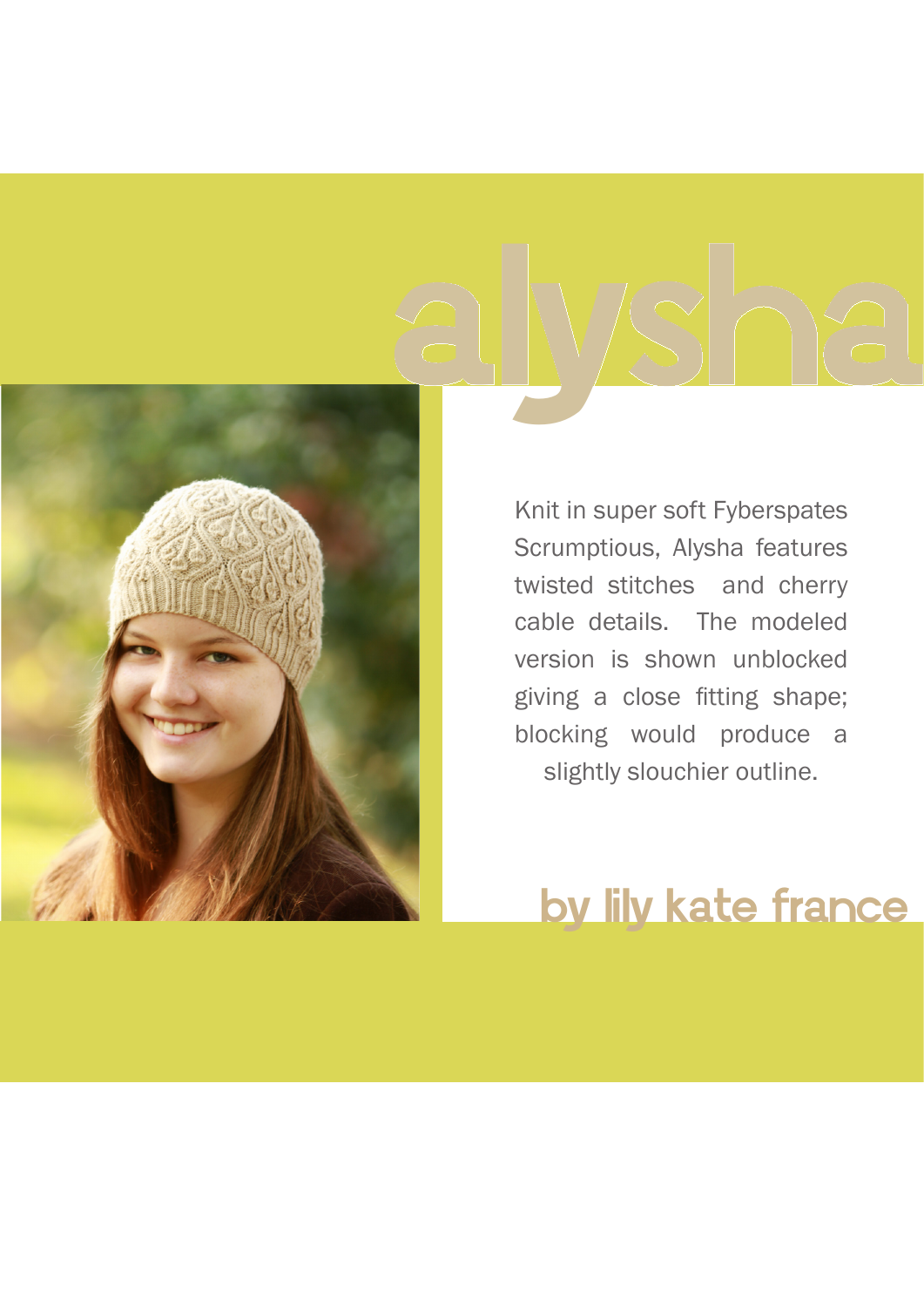**Yarn:** Fyberspates scrumpious 4-ply/sport [55% Merino, 45% silk, 399 yards /365 metres per skein] in Oyster, 1 skein.

**Needles:** 2.75mm & 3.25mm 16" circular needles and 3.25mm DPNs.

**Gauge:** One repeat of the diamond motif measures 2½in [6cm] wide by 2¾in [7cm] tall, unstretched on 3.25mm needles.

## **Abbreviations:**

 $K =$  knit through back loop.

 $P =$  purl.

 $M1p =$  make one purlwise.

K2togTBL = knit next twostitches together through back loop.

 $K2$ tog = knit two together twisted as follows: Slip next two stitches separately as if to purl. Insert left needle from from to back of stitch on right needle (slipping it back to left needle twisted). Repeat with first slipped stitch. Both stitches will now be back on left needle tip twisted. Knit these stitches together normally. (Not through back loop).<br>P2toqTBL = purl

purl next two stitches together through back loop.

P2tog = purl next two stitches together normally.

 $YO =$  yarn over.

 $St(s) =$  stitch(es).

DDEC = double decrease as follows: Slip next two stitches separately as if to purl. Insert left needle from from to back of stitch on right needle (slipping it back to left needle twisted). Repeat with first slipped stitch. Both stitches will now be back on left needle tip twisted.Now slip these two stitches together, knitwise, onto right needle. Knit next stitch through back loop, then pass both slipped stitches over knitted stitch.

With smaller circular needle cast on 126 sts. Place marker and join to begin working in the round.

Work  $1\frac{1}{4}$ " of rib as follows:

(K2, P2, K1, P1, K1, P1, K1, P2, K2, P1) to end.

Work main body of hat from either chart or written instructions. The chart should be read from right to left on all rounds, starting at the bottom, and there should be 9 repeats of the chart per round.

## **WRITTEN INSTRUCTIONS**

**Round 1:** \*M1P, K2, P2, K1, P1, M1P, K1, M1P, P1, K1, P2, K2, M1P, P1, rep from \* to end.

**Round 2:** Work each stitch as it presents itself: knit the knits and purl the purls.

**Round 3:** \*P1, M1P, K2, P2, K2togTBL, P1, K1, P1, K2tog, P2, K2, M1P, P2, rep from \* to end.

**Round 4:** As round 2.

**Round 5:** \*P2, M1P, K2, P2, K2togTBL, K1, K2tog, P2, K2, M1P, P2, (K1, YO, K1, YO, K1) into next stitch (4 sts increased), rep from \* to end.

**Round 6:** \*P3, K2, P2, K3, P2, K2, P3, K5, rep from \* to end.

**Round 7:** \*P3, M1P, K2, P2, DDEC, P2, K2, P3, K5, rep from \* to end.

**Round 8:** As round 2.

**Round 9:** \*P2, (K1, YO, K1, YO, K1) into next stitch, P1, M1P, K2, P2togTBL, K1, P2tog, K2, M1P, P1, (K1, YO, K1, YO, K1) into next stitch, P2, K2togTBL, K1, K2tog, rep from \* to end.

**Round 10:** \*P2, K5, P2, K2, P1, K1, P1, K2, P2, K5, P2, DDEC, rep from \* to end. **Round 11:** \*P2, K5, P2, M1P, K2, DDEC, K2, M1P, P2, K5, P2, K1, rep from \* to end.

**Round 12:** \*P2, K5, P3, K2, P1, K2, P3, K5, P2, K1, rep from \* to end.

**Round 13: \*P2, K2togTBL. K1, K2tog,** P3, K2, P1, K2, P3, K2togTBL, K1, K2tog, P2, K1, rep from \* to end.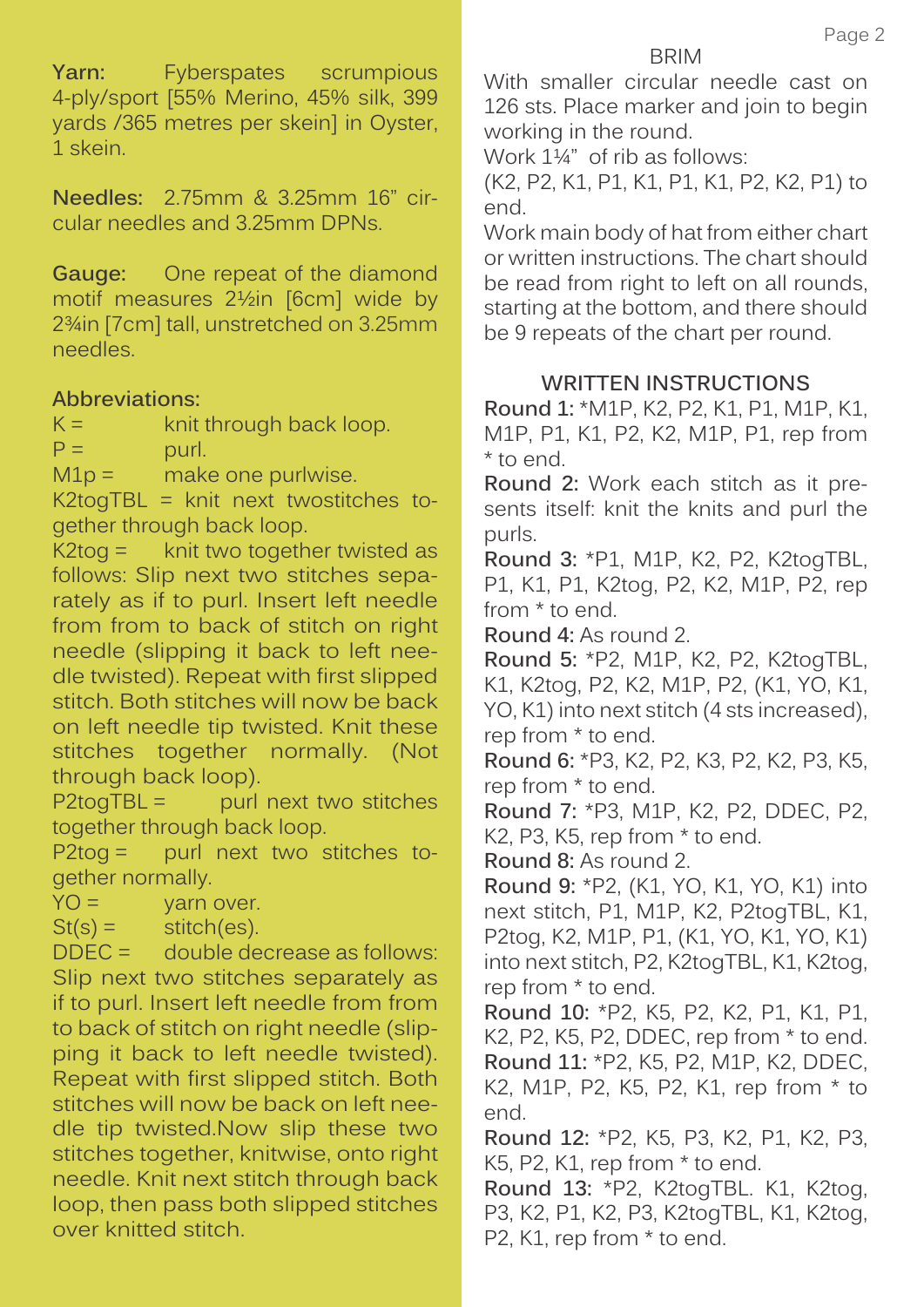**Round 14:** \*P2, DDEC, P3, K2, P1, K2, P3, DDEC, P2, K1, rep from \* to end. **Round 15:** \*P2, K1, P1, P2tog, K2, M1P, P1, M1P, K2, P2togTBL, P1, K1, P2, K1, rep from \* to end. **Round 16:** \*P2, K1, P2, K2, P3, K2, P2, K1, P2, K1, rep from \* to end. **Round 17:** \*P1, K2tog, P2, K2, M1P, P3, M1P, K2, P2, K2togTBL, P1, K1, rep from \* to end. **Round 18:** As round 2. **Round 19:** \*K2tog, P2, K2, M1P, P1, (K1, YO, K1, YO, K1) into next xtitch, P2, M1P, K2, P2, K2togTBL, K1, rep from \* to end. **Round 20:** \*P2, K2, P3, K5, P3, K2, P2, K2, rep from \* to end. Remove beginning of round marker, slip 1, replace marker. **Round 21:** \*P2, K2, M1P, P3, K5, P3, M1P, K2, P2, DDEC, rep from \* to end. **Round 22 :** As round 2. **Round 23:** \* P2tog, K2, M1P, P1, (K1, YO, K1, YO, K1) into next stitch, P2, K2togTBL, K1, K2tog, P2, (K1, YO, K1, YO, K1) into next stitch, P1, M1P, K2, P2togTBL, K1, rep from \* to end. **Round 24:** \*P1, K2, P2, K5, P2, DDEC, P2, K5, P2, K2, P1, K1, rep from \* to end. Remove beginning of round marker, slip 1, replace marker. **Round 25:** \*K2, 1MP, P2, K5, P2, K1, P2, K5, P2, M1P, K2, DDEC, rep from \* to end. **Round 26:** \*K2, P3, K5, P2, K1, P2, K5, P3, K2, P1, rep from \* to end. **Round 27:** \*K2, P3, K2togTBL, K1, K2tog, P2, K1, P2, K2togTBL, K1, K2tog, P3, K2, P1, rep from \* to end. **Round 28:** \*K2, P3, DDEC, P2, K1, P2, DDEC, P3, K2, P1, rep from \* to end. **Round 29:** \*M1P, K2 , P2togTBL, P1, K1, P2, K1, P2, K1, P1, P2tog, K2, M1P, P1, rep from \* to end. **Round 30:** \*As round 2. **Round 31:** \*P1, M1P, K2, P2, K2tog, P1, K1, P1, K2tog, P2, K2, M1P, P2, rep from \* to end.

**Round 32:** Aso round 2.

**Round 33:** \*P2, M1P, K2, P2, K2togTBL, K1, K2tog, P2, K2, M1P, P2, (K1, YO,, K1, YO, K1) into next stitch, rep from \* to end. **Round 34:** \*P3, K2, P2, K3, P2, K2, P3, K5, rep from \* to end.

**Round 35:** \*P3, M1P, K2, P2, DDEC, P2, K2, M1P, P3, K5, rep from  $*$  to end.

**Round 36:** As round 2.

**Round 37:** \*P2, (K1, YO, K1, YO, K1) into next stitch, P1, M1P, K2, P2togTBL, K1, P2tog, K2, M1P, P1, (K1, YO, K1, YO, K1) into next stitch, P2, K2togTBL, K1, K2tog, rep from \* to end.

**Round 38:** \*P2, K5, P2, K2, P1, K1, P1, K2, P2, K5, P2, DDEC, rep from \* to end.

**Round 39:** \*P2, K5, P2, M1P, K2, DDEC, K2, M1P, P2, K5, P2, K1, rep from \* to end. **Round 40:** As round 2.

**Round 41:** \*P2, K2togTBL, K1, K2tog, P3, K2, P1, K2, P3, K2togTBL, K1, K2tog, P2, K1, rep from \* to end.

**Round 42:** \*P2, DDEC, P3, K2, P1, K2, P3, DDEC, P2, K1, rep from \* to end.

**Round 43:** \*P2, K1, P1, P2tog, K2, M1P, P1, M1P, K2, P2togTBL, P1, K1, P2, K1, rep from \* to end.

**Round 44:** As round 2.

**Round 45:** \*P1, K2tog, P2, K2, M1P, P3, M1P, K2, P2, K2togTBL, P1, K1, rep from \* to end.

**Round 46:** As round 2.

**Round 47:** \*K2tog, P2, K2, M1P, P2, (K1, YO, K1, YO, K1) into next stitch, P2, M1P, K2, P2, K2togTBL, K1, rep from \* to end.

**Round 48:** \*K1, P2, K2, P3, K5, P3, K2, P2, K2, rep from \* to end.

Remove beginning of round marker, slip 1, replace marker.

**Round 49:** \*P2, K2, M1P, P3, K5, P3, M1P, K2, P2, DDEC, rep from \* to end.

**Round 50:** As round 2.

**Round 51:** \*P2tog, K2, M1P, P1, (K1, YO, K1, YO, K1) into next stitch, P2, K2togTBL, K1, K2tog, P2, (K1, YO, K1, YO, K1) into next stitch, P1, M1P, K2, P2togTBL, K1, rep from \* to end.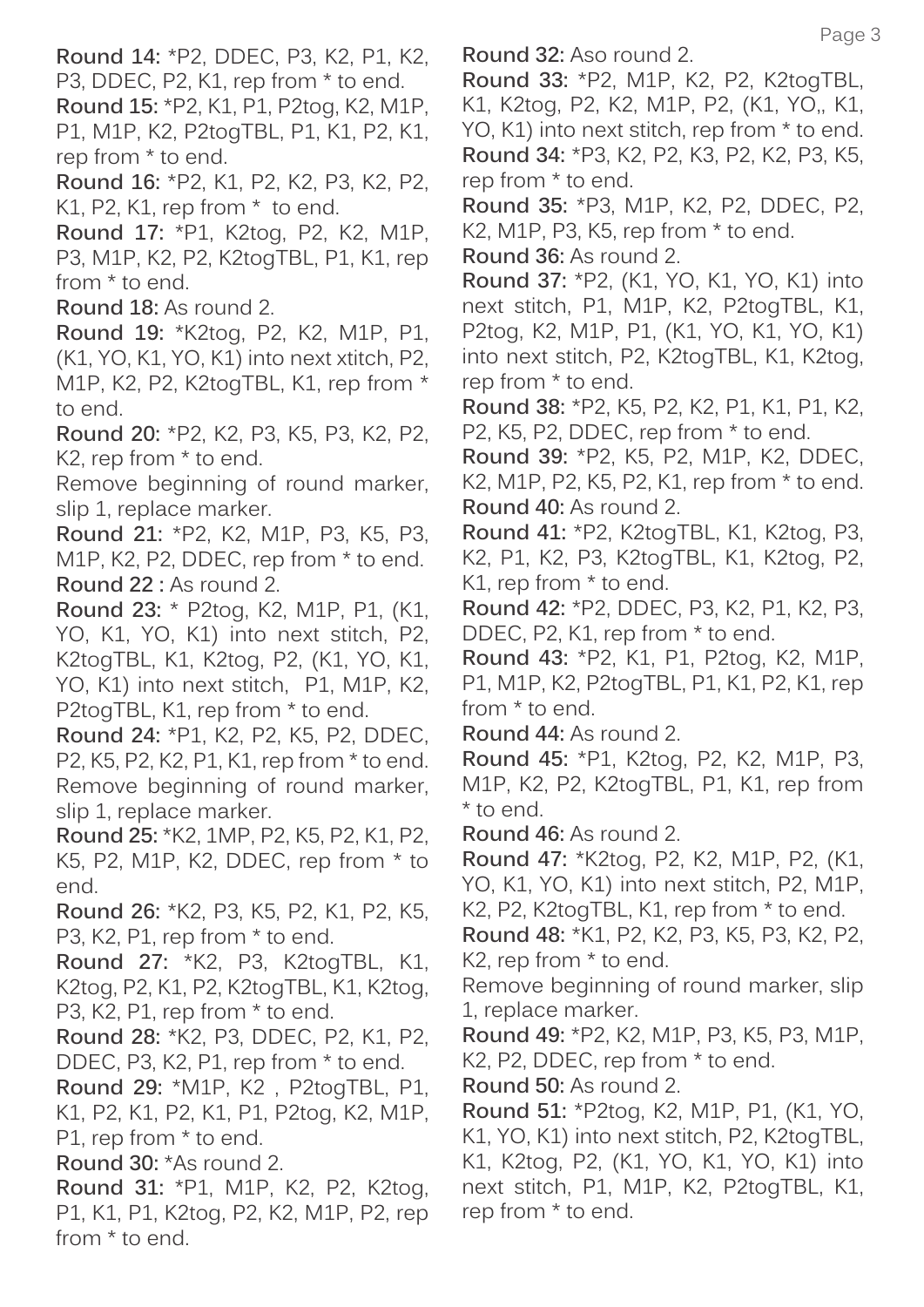**Round 52:** \*P1, K2, P2, K5, P2, K1, P2, K5, P2, K2, P1, K1, rep from \* to end. Remove beginning of round marker, slip 1, replace marker.

**Round 53:** \*K2, M1P, P2, K5, P2, K1, P2, K5, P2, M1P, K2, DDEC, rep from \* to end.

**Round 54:** As round 2.

**Round 55:** \*K2, P3, K2togTBL, K1, K2tog, P2, K1, P2, K2togTBL, K1, K2tog, P3, K2, P1, rep from \* to end.

**Round 56:** \*K2, P3, DDEC, P2, K1, P2, DDEC, P3, K2, P1, rep from \* to end.

**Round 57:** \*K2, P2togTBL, P1, K1, P2, K1, P2, K1, P1, P2tog, K2, P1, rep from \* to end.

**Round 58:** As round 2.

**Round 59:** \*K2, P2, K2togTBL, P1, K1, P1, K2tog, P2, K2, P1, rep from \* to end. **Round 60: As round 2.** 

**Round 61:** \*K2, P2, K2togTBL, K2, K2tog, P2, K2, P1, rep from \* to end. **Round 62:** As round 2.

**Round 63:** \*K2, P2, DDEC, P2, K2, P1, rep from \* to end.

**Round 64:** As round 2.

**Round 65: \*K2, P2togTBL, K1, P2tog,** K2, P1, rep from \* to end.

**Round 66:** As round 2.

**Round 67:** \*K2, DDEC, K2, P1, rep from \* to end.

**Round 68:** \*K1, DDEC, K1, P1, rep from \* to end.

**Round 69:** \*DDEC, P1, rep from \* to end.

**Round 70:** K2togTBL all around.

Break yarn and draw through all sts using a darning needle.

| <b>CHART KEY</b> |                                 |  |  |  |  |  |  |  |  |
|------------------|---------------------------------|--|--|--|--|--|--|--|--|
| $ \cdot $ = Purl | $\overline{M}$ = M1             |  |  |  |  |  |  |  |  |
| $ Q $ = Knit tbl | $\angle$ = P2tog                |  |  |  |  |  |  |  |  |
| $\Lambda$ = DDEC | $\boxed{\triangle}$ = P2tog tbl |  |  |  |  |  |  |  |  |
| $\angle$ = K2tog | $\circledcirc$ = K5             |  |  |  |  |  |  |  |  |

|                                                         |                                  |                                    |                                                    |                         |                                                    |                                  |                         |                                    |                                    |                         | 70                                 |                                                    |                              |                                  |                              |                              |                                                                                                                                                                                                                                                                                                                                                      | Page 4       |
|---------------------------------------------------------|----------------------------------|------------------------------------|----------------------------------------------------|-------------------------|----------------------------------------------------|----------------------------------|-------------------------|------------------------------------|------------------------------------|-------------------------|------------------------------------|----------------------------------------------------|------------------------------|----------------------------------|------------------------------|------------------------------|------------------------------------------------------------------------------------------------------------------------------------------------------------------------------------------------------------------------------------------------------------------------------------------------------------------------------------------------------|--------------|
|                                                         |                                  |                                    |                                                    |                         |                                                    |                                  |                         | ٠                                  | ⋀                                  |                         | 69                                 |                                                    |                              |                                  |                              |                              |                                                                                                                                                                                                                                                                                                                                                      |              |
|                                                         |                                  |                                    |                                                    |                         |                                                    |                                  | $\blacksquare$          | Ō                                  |                                    | Q                       |                                    | 68                                                 |                              |                                  |                              |                              |                                                                                                                                                                                                                                                                                                                                                      |              |
|                                                         |                                  |                                    |                                                    |                         |                                                    | ×                                | Q                       | $\overline{\mathsf{Q}}$            | ∧                                  | Q                       | Q                                  |                                                    | 67                           |                                  |                              |                              |                                                                                                                                                                                                                                                                                                                                                      |              |
|                                                         |                                  |                                    |                                                    |                         | $\blacksquare$                                     | Q                                | $\overline{Q}$          |                                    | Q                                  | $\blacksquare$          | $\overline{Q}$                     | Q                                                  |                              | 6                                |                              |                              |                                                                                                                                                                                                                                                                                                                                                      |              |
|                                                         |                                  |                                    |                                                    |                         | $\blacksquare$                                     | Q                                | $\overline{\mathsf{Q}}$ | $\overline{\cdot}$                 | Q                                  | ×                       | $\overline{\mathsf{Q}}$            | $\overline{\mathsf{Q}}$                            |                              | 65                               |                              |                              |                                                                                                                                                                                                                                                                                                                                                      |              |
|                                                         |                                  |                                    |                                                    | ٠                       | $\overline{\mathsf{Q}}$                            | Q                                | ×                       | ٠                                  | Q                                  | ×                       | ٠                                  | Q                                                  | Q                            |                                  | 64                           |                              |                                                                                                                                                                                                                                                                                                                                                      |              |
|                                                         |                                  |                                    |                                                    | ä,                      | $\overline{\mathbb{Q}}$                            | $\overline{\mathbb{Q}}$          | $\blacksquare$          | $\blacksquare$                     | Λ                                  | $\blacksquare$          | $\blacksquare$                     | $\overline{\mathbb{Q}}$                            | Ō                            |                                  | 63                           |                              |                                                                                                                                                                                                                                                                                                                                                      |              |
|                                                         |                                  |                                    |                                                    | Q                       | $\overline{\mathsf{Q}}$                            | $\blacksquare$                   | ×                       | Q                                  | Q                                  | Q                       |                                    | $\blacksquare$                                     | Q                            | Q                                |                              | 62                           |                                                                                                                                                                                                                                                                                                                                                      |              |
|                                                         |                                  |                                    | ä,                                                 | $\overline{\mathbb{Q}}$ | $\overline{\mathsf{Q}}$                            | ×                                | $\blacksquare$          |                                    | Q                                  |                         |                                    | $\blacksquare$                                     | Q                            | $\overline{\mathbb{Q}}$          |                              | 61                           |                                                                                                                                                                                                                                                                                                                                                      |              |
|                                                         |                                  | ٠                                  | Q                                                  | Q                       | $\blacksquare$                                     | $\blacksquare$                   | Q                       | $\blacksquare$                     | Q                                  | $\blacksquare$          | Q                                  | $\blacksquare$                                     | $\blacksquare$               | Q                                | Q                            |                              | 60                                                                                                                                                                                                                                                                                                                                                   |              |
|                                                         |                                  | ×<br>$\overline{\mathbb{Q}}$       | $\overline{\mathbb{Q}}$<br>$\overline{\mathbb{Q}}$ | Q                       | ۰                                                  | ×<br>Ō                           |                         | ٠                                  | Q<br>$\overline{\mathbb{Q}}$       | ۰                       |                                    | ۰<br>Ō                                             | ۰                            | Q                                | Q<br>$\overline{\mathbb{Q}}$ |                              | 59                                                                                                                                                                                                                                                                                                                                                   |              |
|                                                         | $\blacksquare$                   | $\overline{\overline{\mathsf{Q}}}$ |                                                    | $\blacksquare$          | $\blacksquare$                                     |                                  | ×                       | $\blacksquare$                     |                                    | $\blacksquare$          | $\blacksquare$                     |                                                    | ×                            | ×                                |                              | Q<br>Q                       |                                                                                                                                                                                                                                                                                                                                                      | 58           |
|                                                         | $\blacksquare$<br>Q              | Ō                                  | Q<br>$\qquad \qquad \blacksquare$                  | ſ.<br>$\blacksquare$    | $\blacksquare$                                     | Q                                | ۰<br>۰                  |                                    | Q<br>Q                             | ×<br>٠                  | $\qquad \qquad \blacksquare$       | Q                                                  | E<br>$\blacksquare$          | $\blacksquare$<br>$\blacksquare$ | Q<br>$\blacksquare$          | Q                            |                                                                                                                                                                                                                                                                                                                                                      | 57           |
| ×<br>$\blacksquare$                                     | Q                                | $\overline{\mathsf{Q}}$            | $\qquad \qquad \blacksquare$                       | ٠                       | $\qquad \qquad \blacksquare$                       | ∧<br>Ж                           | ۰                       |                                    | Q                                  | ٠                       | $\blacksquare$                     | ∧<br>Ж                                             | $\blacksquare$               | $\blacksquare$                   | $\blacksquare$               | Q                            | Q<br>$\overline{\mathsf{Q}}$                                                                                                                                                                                                                                                                                                                         | 56<br>55     |
| ۰                                                       | Q                                | Q                                  | ٠                                                  | ٠                       | ×                                                  | $\overline{\circ}$               | ۰                       | ٠                                  | Q                                  | ٠                       | ٠                                  | $\overline{\circ}$                                 | ۰                            | ۰                                | $\blacksquare$               | Q                            | Q                                                                                                                                                                                                                                                                                                                                                    | 54           |
| $\overline{\wedge}$                                     | Q                                | Q                                  | М                                                  | $\blacksquare$          |                                                    | $\overline{\circ}$               | $\blacksquare$          | $\blacksquare$                     | Q                                  | $\blacksquare$          | $\blacksquare$                     | $\circledcirc$                                     | $\blacksquare$               | ×                                | М                            | Q                            | Q                                                                                                                                                                                                                                                                                                                                                    | 53<br>Ж      |
| $\overline{Q}$                                          | $\blacksquare$                   | Q                                  | Q                                                  | ۰                       |                                                    | ⑤                                | ×                       |                                    | ⋀                                  | ۰                       |                                    | ⑤                                                  | ۰                            | ×                                | Q                            | Q                            | $\blacksquare$                                                                                                                                                                                                                                                                                                                                       | 52           |
| ğ                                                       | ×,                               | $\overline{\mathsf{Q}}$            | Q                                                  | М                       |                                                    | $\overline{\mathbb{S}}$          | $\blacksquare$          | $\qquad \qquad \blacksquare$       | ⋇                                  | ٠                       | $\blacksquare$                     | $\overline{\mathbb{V}}$                            | $\blacksquare$               | М                                | Q                            | Q                            | ∕∙                                                                                                                                                                                                                                                                                                                                                   | 51           |
|                                                         | $\blacksquare$                   | ٠                                  | Q                                                  | Q                       | $\qquad \qquad \blacksquare$                       | $\blacksquare$                   | $\blacksquare$          | $\qquad \qquad \blacksquare$       | ⑤                                  | ٠                       | ٠                                  | $\blacksquare$                                     | $\blacksquare$               | Q                                | Q                            | $\qquad \qquad \blacksquare$ | $\blacksquare$                                                                                                                                                                                                                                                                                                                                       | 50           |
| $\frac{\Omega}{\Lambda}$                                | ۰                                | ٠                                  | Q                                                  | Q                       | М                                                  | ۰                                | ×                       | ٠                                  | ⑤                                  | ٠                       | ٠                                  | ۰                                                  | М                            | Q                                | Q                            | ٠                            | $\blacksquare$                                                                                                                                                                                                                                                                                                                                       | 49<br>Ж      |
|                                                         | Q                                | ٠                                  |                                                    | Q                       | Q                                                  | ×                                | $\blacksquare$          | ٠                                  | ☺                                  | $\blacksquare$          | ٠                                  | ×                                                  | Q                            | Q                                | $\blacksquare$               | $\blacksquare$               | $\overline{Q}$                                                                                                                                                                                                                                                                                                                                       | 48           |
| O<br>O<br>O<br>O                                        |                                  |                                    |                                                    | ğ                       | $\overline{\mathbb{Q}}$                            | М                                | ×                       |                                    | Ý                                  | ×                       |                                    | М                                                  | Q                            | $\overline{Q}$                   | ٠                            | $\blacksquare$               |                                                                                                                                                                                                                                                                                                                                                      | 47           |
|                                                         | $\blacksquare$                   | Q                                  | $\blacksquare$                                     | $\blacksquare$          | Q                                                  | Q                                | $\blacksquare$          | $\blacksquare$                     | ٠                                  | ٠                       | $\blacksquare$                     | Q                                                  | Q                            | $\blacksquare$                   | $\blacksquare$               | Q                            | ٠                                                                                                                                                                                                                                                                                                                                                    | 46           |
|                                                         | $\blacksquare$                   |                                    | $\blacksquare$                                     | $\blacksquare$          | $\overline{\mathsf{Q}}$                            | Q                                | М                       | $\blacksquare$                     | $\blacksquare$                     | ۰                       | М                                  | Q                                                  | Q                            | $\blacksquare$                   | $\blacksquare$               |                              | $\blacksquare$                                                                                                                                                                                                                                                                                                                                       | 45           |
|                                                         | ۰                                | ۰                                  | Q                                                  | ٠                       | ×                                                  | Q                                | Q                       | ٠                                  | ٠                                  | ۰                       | Q                                  | Q                                                  | $\blacksquare$               | ۰                                | Q                            | ٠                            | ٠                                                                                                                                                                                                                                                                                                                                                    | 44           |
| <u>olololo</u>                                          | $\blacksquare$                   | $\blacksquare$                     | $\overline{\mathsf{Q}}$                            | $\blacksquare$          | ú                                                  | $\overline{\overline{\text{Q}}}$ | Q                       | М                                  | $\blacksquare$                     | М                       | $\overline{\overline{\text{Q}}}$   | $\overline{\overline{\text{Q}}}$                   | ′.                           | ×                                | Q                            | ٠                            | $\blacksquare$                                                                                                                                                                                                                                                                                                                                       | 43           |
|                                                         | $\blacksquare$                   | ٠                                  | ⋀                                                  | ۰                       | $\blacksquare$                                     | $\blacksquare$                   | $\overline{\mathbb{Q}}$ | Q                                  |                                    | Q                       | $\overline{\mathsf{Q}}$            | $\blacksquare$                                     | ٠                            | $\blacksquare$                   | ∧                            | ٠                            | $\blacksquare$                                                                                                                                                                                                                                                                                                                                       | 42           |
|                                                         | $\blacksquare$                   | ×,                                 | ⋇                                                  | ۰                       | $\blacksquare$                                     | $\blacksquare$                   | Q                       | $\overline{\mathbb{Q}}$            |                                    | $\overline{\mathbb{Q}}$ | $\overline{\mathbb{Q}}$            | $\blacksquare$                                     | $\blacksquare$               | $\blacksquare$                   | ⋇                            | ٠                            | $\blacksquare$                                                                                                                                                                                                                                                                                                                                       | 41           |
| $\frac{\overline{Q}}{\overline{Q}}$                     | $\blacksquare$                   | ٠                                  | ⑤                                                  | ٠                       | $\blacksquare$                                     | $\blacksquare$                   | Q                       | Q                                  | $\blacksquare$                     | Q                       | Q                                  | ×                                                  | $\blacksquare$               | $\blacksquare$                   | ⑤                            | $\blacksquare$               | $\blacksquare$                                                                                                                                                                                                                                                                                                                                       | 40           |
|                                                         | ۰                                | ۰                                  | ⑤                                                  | ٠                       | E                                                  | М                                | Q                       | Q                                  | ∧                                  | Q                       | Q                                  | М                                                  | ۰                            | ۰                                | $\circledcirc$               | ٠                            | ٠                                                                                                                                                                                                                                                                                                                                                    | 39           |
| $\overline{\wedge}$                                     | $\blacksquare$                   | ٠                                  | ⑤                                                  | $\blacksquare$          |                                                    | Q                                | Q                       |                                    | Q                                  |                         | $\overline{\mathsf{Q}}$            | Q                                                  | ×                            | ×                                | ⑤                            | $\blacksquare$               | $\blacksquare$                                                                                                                                                                                                                                                                                                                                       | 38           |
| $\ast$                                                  | $\blacksquare$                   | ٠                                  | ₹                                                  | ۰                       | М                                                  | Q                                | ģ                       | ∕.                                 | Q                                  | J,                      | $\overline{\mathsf{Q}}$            | Ō                                                  | М                            | ×                                | Ý                            | ٠                            | $\blacksquare$                                                                                                                                                                                                                                                                                                                                       | 37           |
| $\overline{\circ}$                                      | $\blacksquare$                   | $\blacksquare$                     | ٠                                                  | $\blacksquare$          | Q                                                  | Q                                | ×                       |                                    | Q                                  |                         |                                    | Q                                                  | Q                            | ×                                | $\blacksquare$               | $\blacksquare$               | ٠                                                                                                                                                                                                                                                                                                                                                    | 36           |
| $\overline{\mathbb{G}}$                                 | $\blacksquare$                   | ٠                                  | $\blacksquare$                                     | М                       | $\overline{Q}$                                     | Q                                | ۰                       | $\blacksquare$                     | ∧                                  | ٠                       | $\blacksquare$                     | Q                                                  | Q                            | М                                | ٠                            | $\blacksquare$               | $\blacksquare$                                                                                                                                                                                                                                                                                                                                       | 35           |
| $\overline{\mathbb{V}}$                                 | ۰<br>$\blacksquare$              | ٠<br>٠                             |                                                    | Q<br>Q                  | Q<br>$\overline{\mathsf{Q}}$                       | $\blacksquare$                   | ۰<br>$\blacksquare$     | Q                                  | Q                                  | Q                       | ٠<br>$\blacksquare$                | $\blacksquare$<br>$\blacksquare$                   | Q                            | Q                                | ٠                            | ٠<br>$\blacksquare$          | ٠<br>$\blacksquare$                                                                                                                                                                                                                                                                                                                                  | 34           |
| i,                                                      | ×                                | $\blacksquare$                     | М<br>$\overline{\mathbb{Q}}$                       | Q                       | $\blacksquare$                                     | ×                                | Q                       |                                    | Q<br>Ō                             |                         | $\overline{\mathsf{Q}}$            | ×                                                  | $\overline{Q}$               | Q<br>$\overline{\mathsf{Q}}$     | М<br>Q                       | $\blacksquare$               | $\blacksquare$                                                                                                                                                                                                                                                                                                                                       | 33<br>32     |
| ۰                                                       | ×                                | Μ                                  | Q                                                  | $\overline{\mathsf{Q}}$ | ×                                                  | $\blacksquare$                   |                         |                                    | Q                                  | ۰                       |                                    | ×                                                  | ×                            | $\overline{Q}$                   | $\overline{Q}$               | М                            | ٠                                                                                                                                                                                                                                                                                                                                                    | 31           |
| $\blacksquare$                                          | $\blacksquare$                   | $\overline{Q}$                     | $\overline{\mathsf{Q}}$                            | $\blacksquare$          | $\blacksquare$                                     | Q                                | $\blacksquare$          |                                    | $\overline{\mathbb{Q}}$            | $\blacksquare$          | $\blacksquare$                     | Q                                                  | $\blacksquare$               | $\blacksquare$                   | $\overline{\mathbb{Q}}$      | Q                            | $\begin{array}{c} \rule{0.2cm}{0.15cm} \rule{0.2cm}{0.15cm} \rule{0.2cm}{0.15cm} \rule{0.2cm}{0.15cm} \rule{0.2cm}{0.15cm} \rule{0.2cm}{0.15cm} \rule{0.2cm}{0.15cm} \rule{0.2cm}{0.15cm} \rule{0.2cm}{0.15cm} \rule{0.2cm}{0.15cm} \rule{0.2cm}{0.15cm} \rule{0.2cm}{0.15cm} \rule{0.2cm}{0.15cm} \rule{0.2cm}{0.15cm} \rule{0.2cm}{0.15cm} \rule{$ | 30           |
| Ξ                                                       | М                                | Q                                  | Q                                                  | 4                       | $\blacksquare$                                     | Q                                | ۰                       | $\blacksquare$                     | Q                                  | ۰                       | ٠                                  | Q                                                  | $\blacksquare$               | ñ                                | Q                            | Q                            | М                                                                                                                                                                                                                                                                                                                                                    | 29           |
|                                                         | Q                                | $\overline{Q}$                     | ۰                                                  | $\blacksquare$          |                                                    | ⋀                                | ×                       |                                    | Q                                  | $\blacksquare$          | $\blacksquare$                     | ∧                                                  | $\blacksquare$               | $\blacksquare$                   | ٠                            | Q                            | Q                                                                                                                                                                                                                                                                                                                                                    | 28           |
| $\blacksquare$                                          | $\overline{\mathbb{Q}}$          | $\overline{\mathbb{Q}}$            | ۰                                                  |                         |                                                    | ⋇                                | ×                       |                                    | $\overline{\mathbb{Q}}$            | ۰                       |                                    | ⋇                                                  | ×                            | $\blacksquare$                   | $\blacksquare$               | $\overline{\mathbb{Q}}$      | $\overline{\mathbb{Q}}$                                                                                                                                                                                                                                                                                                                              | 27           |
| ۰                                                       | Q                                | ģ                                  | ٠                                                  | $\blacksquare$          |                                                    | ⑤                                | ×                       | $\blacksquare$                     | Q                                  | ۰                       | ×                                  | ⑤                                                  | $\blacksquare$               | $\blacksquare$                   | $\blacksquare$               | $\overline{\mathsf{Q}}$      | $\overline{\overline{\mathsf{Q}}}$                                                                                                                                                                                                                                                                                                                   | 26           |
| ∧                                                       | $\overline{\mathsf{Q}}$          | $\overline{Q}$                     | М                                                  | $\blacksquare$          | $\blacksquare$                                     | $\overline{\circ}$               | ×                       |                                    | $\overline{Q}$                     | $\blacksquare$          |                                    | ⑤                                                  | $\blacksquare$               | $\blacksquare$                   | М                            | $\overline{\mathsf{Q}}$      | $\overline{\mathsf{Q}}$                                                                                                                                                                                                                                                                                                                              | $*$ 25       |
| Q                                                       |                                  | Q                                  | Q                                                  | ٠                       |                                                    | $\circledcirc$                   | $\blacksquare$          | $\blacksquare$                     | ⋀                                  | ٠                       | ٠                                  | ⑤                                                  | ٠                            |                                  | Q                            | Q                            | $\blacksquare$                                                                                                                                                                                                                                                                                                                                       | 24           |
|                                                         | ř                                | $\overline{\overline{\text{Q}}}$   | Q                                                  | М                       | ×,                                                 | $\sqrt[5]{}$                     | $\blacksquare$          | $\blacksquare$                     | ⋇                                  | ٠                       | $\blacksquare$                     | $\sqrt[5]{}$                                       | ۰                            | М                                | $\overline{\mathsf{Q}}$      | Q                            | 4                                                                                                                                                                                                                                                                                                                                                    | 23           |
| $\frac{\overline{Q}}{\overline{Q}}$                     | $\blacksquare$                   | ×,                                 | $\overline{\mathbb{Q}}$                            | Q                       | $\blacksquare$                                     |                                  | ٠                       |                                    | $\overline{\circledcirc}$          | ٠                       | ×                                  | $\blacksquare$                                     | ٠                            | Q                                | Q                            | ٠                            | $\blacksquare$                                                                                                                                                                                                                                                                                                                                       | 22           |
| ∧                                                       | ٠                                | ٠                                  | Q                                                  | Q                       | М                                                  | $\blacksquare$                   | ٠                       | $\blacksquare$                     | ⑤                                  | ۰                       | ٠                                  | ٠                                                  | М                            | $\overline{\mathsf{Q}}$          | Q                            | ٠                            | $\blacksquare$                                                                                                                                                                                                                                                                                                                                       | $ z_1 $<br>Ж |
| $\overline{\mathsf{Q}}$                                 | Q                                | $\blacksquare$                     | $\qquad \qquad \blacksquare$                       | Q                       | Q                                                  | $\blacksquare$                   | $\blacksquare$          |                                    | $\circledcirc$                     | $\blacksquare$          | $\blacksquare$                     | ×                                                  | Q                            | Q                                | $\blacksquare$               | ۰                            | Q                                                                                                                                                                                                                                                                                                                                                    | 20           |
|                                                         |                                  |                                    | ۰                                                  | Q                       | Q                                                  | М                                | $\blacksquare$          |                                    | $\sqrt[5]{}$                       | ۰                       |                                    | М                                                  | Q                            | Q                                | ٠                            | ٠                            |                                                                                                                                                                                                                                                                                                                                                      | 19           |
| $\frac{Q}{Q}$                                           | $\blacksquare$                   | Q                                  | ۰                                                  | $\blacksquare$          | $\overline{\mathsf{Q}}$                            | Q                                | $\blacksquare$          |                                    | ٠                                  | $\blacksquare$          | $\blacksquare$                     | Q                                                  | Q                            | $\blacksquare$                   | $\blacksquare$               | Q                            | $\blacksquare$                                                                                                                                                                                                                                                                                                                                       | 18           |
|                                                         | $\blacksquare$                   |                                    |                                                    | ۰                       | $\overline{\mathbb{Q}}$                            | Q                                | М                       |                                    |                                    | ۰                       | М                                  | $\overline{\mathbb{Q}}$                            | Q                            | ×                                | ×,                           |                              | $\blacksquare$                                                                                                                                                                                                                                                                                                                                       | 17           |
| $\overline{Q}$                                          | $\blacksquare$                   | ×                                  | Q                                                  | $\blacksquare$          | $\blacksquare$                                     | Q                                | Q                       | $\blacksquare$                     | $\blacksquare$                     | ۰                       | Q                                  | $\overline{\mathsf{Q}}$                            | $\blacksquare$               | $\blacksquare$                   | Q                            |                              | $\blacksquare$                                                                                                                                                                                                                                                                                                                                       | 16           |
| $\overline{\mathbb{Q}}$                                 | $\blacksquare$                   | $\blacksquare$                     | $\overline{\mathbb{Q}}$                            | $\blacksquare$          |                                                    | $\overline{\mathsf{Q}}$          | $\overline{\mathsf{Q}}$ | М                                  | $\blacksquare$                     | М                       | $\overline{\mathbb{Q}}$            | Q                                                  | $\overline{\phantom{a}}$     | ×                                | Ō                            |                              | $\blacksquare$                                                                                                                                                                                                                                                                                                                                       | 15           |
| $\frac{Q}{Q}$                                           | $\blacksquare$                   | ×                                  | ⋀                                                  | ۰                       | $\blacksquare$                                     | $\blacksquare$                   | Q                       | Q                                  |                                    | Q                       | Q                                  | $\blacksquare$                                     | $\blacksquare$               | ×                                | ⋀                            |                              | ×                                                                                                                                                                                                                                                                                                                                                    | 14           |
|                                                         | $\blacksquare$                   | $\blacksquare$                     | ⋇                                                  | $\blacksquare$          | ä,                                                 | ä,                               | $\overline{\mathbb{Q}}$ | $\overline{\overline{\mathrm{Q}}}$ | $\qquad \qquad \blacksquare$       | $\overline{\mathbb{Q}}$ | $\overline{\overline{\mathrm{Q}}}$ | ä,                                                 | $\blacksquare$               | $\blacksquare$                   | ⋇                            | ٠                            | $\blacksquare$                                                                                                                                                                                                                                                                                                                                       | 13           |
| $\overline{\mathbb{Q}}$                                 | ٠                                | ×                                  | $\overline{\circledcirc}$                          | ٠                       |                                                    | ä,                               | $\overline{\mathsf{Q}}$ | $\overline{\mathbb{Q}}$            | $\blacksquare$                     | $\overline{\mathbb{Q}}$ | $\overline{\mathbb{Q}}$            | $\blacksquare$                                     | ٠                            | ×                                | $\overline{\circledcirc}$    | ٠                            | $\blacksquare$                                                                                                                                                                                                                                                                                                                                       | 12           |
| $\overline{Q}$                                          | ٠                                | $\blacksquare$                     | ⑤                                                  | ٠                       | ٠                                                  | М                                | Q                       | Q                                  | ∧                                  | Q                       | Q                                  | М                                                  | ٠                            | ×                                | ⑤                            | ٠                            | $\blacksquare$                                                                                                                                                                                                                                                                                                                                       | $11\,$       |
| $\overline{\wedge}$                                     | $\blacksquare$                   | $\blacksquare$                     | ⊚                                                  | $\blacksquare$          |                                                    | Q                                | Q                       | ä,                                 | Q                                  | ä,                      | $\overline{\mathsf{Q}}$            | Q                                                  | $\blacksquare$               | ×                                | $\circledcirc$               | ٠                            | $\blacksquare$                                                                                                                                                                                                                                                                                                                                       | 10           |
| ⋇                                                       | $\blacksquare$                   | ×                                  | $\sqrt[5]{}$                                       | ٠                       | Μ                                                  | Q                                | Q                       | 4                                  | Q                                  | í,                      | Q                                  | Q                                                  | М                            | ×                                | $\sqrt[5]{}$                 | ۰                            | ×                                                                                                                                                                                                                                                                                                                                                    | 9            |
| $\overline{\circ}$<br>$\overline{\mathbb{E}}$           | $\blacksquare$                   | $\blacksquare$                     | ×,                                                 | $\blacksquare$          | $\overline{\mathbb{Q}}$<br>$\overline{\mathbb{Q}}$ | Q<br>$\overline{\mathbb{Q}}$     | $\blacksquare$          | ٠                                  | $\overline{Q}$                     | ×,                      | $\blacksquare$                     | $\overline{\mathbb{Q}}$<br>$\overline{\mathbb{Q}}$ | Q<br>$\overline{\mathbb{Q}}$ | ×                                | $\qquad \qquad \blacksquare$ | ٠                            | $\blacksquare$                                                                                                                                                                                                                                                                                                                                       | 8            |
|                                                         | $\blacksquare$<br>$\blacksquare$ | ٠                                  |                                                    | М<br>Q                  | $\overline{\mathsf{Q}}$                            | $\blacksquare$                   | ×<br>$\blacksquare$     | Q                                  | $\sum_{i=1}^{n}$<br>Q              | $\blacksquare$<br>Q     | $\blacksquare$                     | $\blacksquare$                                     | Q                            | М<br>Q                           | $\blacksquare$<br>٠          | $\blacksquare$<br>٠          | $\blacksquare$<br>$\blacksquare$                                                                                                                                                                                                                                                                                                                     | 7<br>6       |
| $\frac{\textcircled{\tiny{R}}}{\textcircled{\tiny{R}}}$ | $\blacksquare$                   | ×,                                 | М                                                  | $\overline{\mathbb{Q}}$ | ট্                                                 | a,                               | $\blacksquare$          |                                    | $\overline{\mathbb{Q}}$            |                         |                                    | ä,                                                 | $\overline{\mathsf{Q}}$      | $\overline{\mathbb{Q}}$          | М                            |                              | $\blacksquare$                                                                                                                                                                                                                                                                                                                                       | 5            |
| ٠                                                       | ×                                |                                    | Q                                                  | Q                       |                                                    | ×                                | Q                       |                                    | Q                                  | ×                       | Q                                  | $\blacksquare$                                     | $\blacksquare$               | Q                                | Q                            | ٠                            | ×                                                                                                                                                                                                                                                                                                                                                    | 4            |
| ۰                                                       | $\blacksquare$                   | М                                  | $\overline{\mathbb{Q}}$                            | $\overline{\mathbb{Q}}$ | ä,                                                 |                                  |                         | ä,                                 | $\overline{\overline{\mathrm{Q}}}$ | ä,                      |                                    |                                                    | ä,                           | $\overline{\mathbb{Q}}$          | $\overline{\mathbb{Q}}$      | М                            | ×,                                                                                                                                                                                                                                                                                                                                                   | З            |
| ٠                                                       | $\blacksquare$                   | Q                                  | Q                                                  | ٠                       | $\blacksquare$                                     | Q                                | ×                       | $\blacksquare$                     | Q                                  | $\blacksquare$          | $\blacksquare$                     | Q                                                  | $\blacksquare$               | $\blacksquare$                   | Q                            | Q                            | $\blacksquare$                                                                                                                                                                                                                                                                                                                                       | 2            |
| $\blacksquare$                                          | М                                | Q                                  | Q                                                  | ×,                      |                                                    | $\overline{\mathsf{Q}}$          |                         | Μ                                  | Q                                  | M                       |                                    | $\overline{\mathsf{Q}}$                            |                              |                                  | Q                            | Q                            | М                                                                                                                                                                                                                                                                                                                                                    | $\mathbf{1}$ |
|                                                         |                                  |                                    |                                                    |                         |                                                    |                                  |                         |                                    |                                    |                         |                                    |                                                    |                              |                                  |                              |                              |                                                                                                                                                                                                                                                                                                                                                      |              |